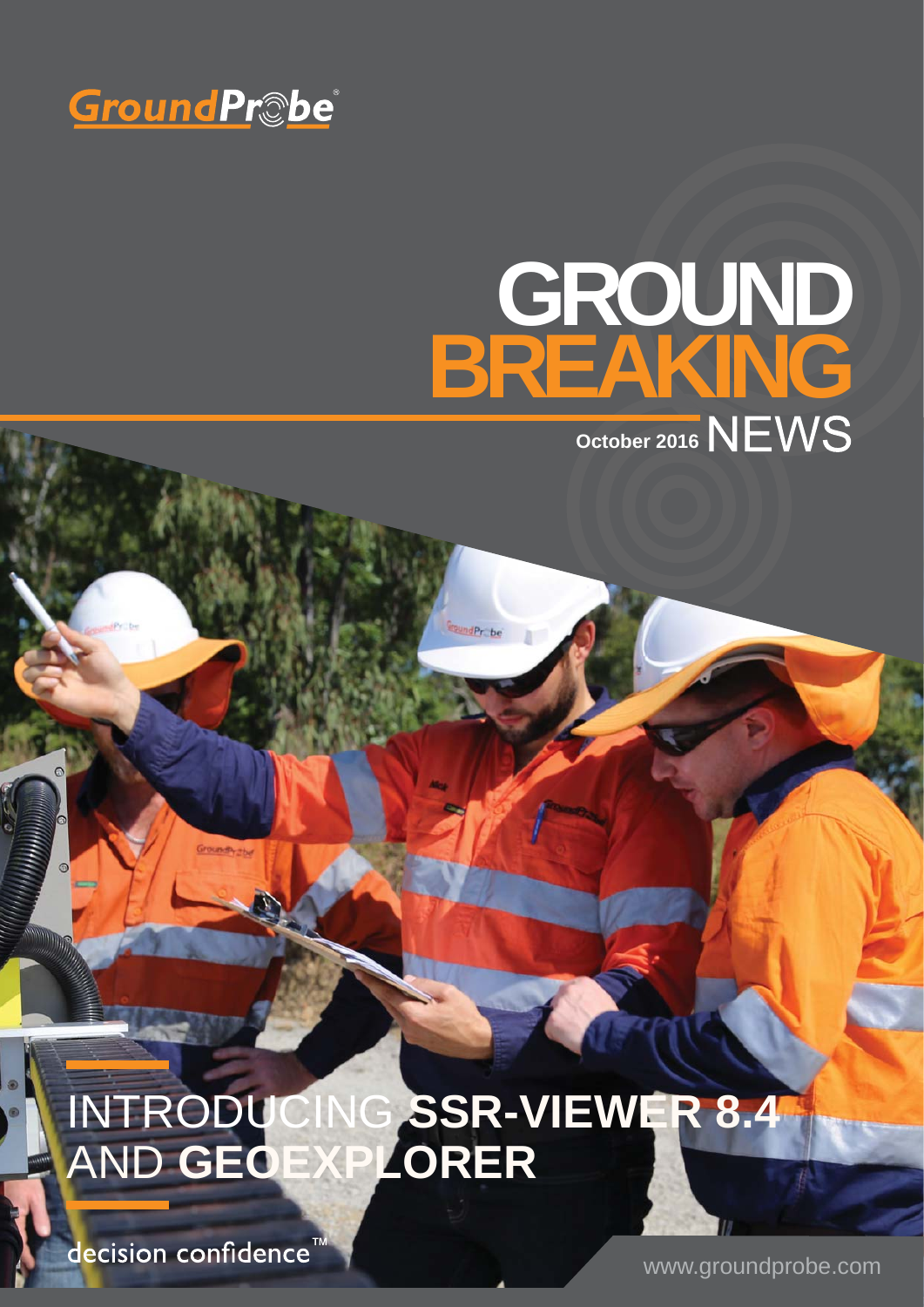

### CEO UPDATE: **LAUNCH OF SSR-VIEWER 8.4**

In our latest edition of 'GroundBreaking News', we are proud to announce that we have launched SSR-Viewer 8.4, a major update to our SSR-Viewer software platform with a number of significant advances.

For the first time, the software release supports all of GroundProbe's Slope Stability Radar technology solutions, allowing all SSR data to be viewed, analysed and reported on through one software platform. It is compatible with Series-2 and Series-3 radars, including: SSR-XT, SSR-MT, SSR-FX, and SSR-SARx, in both mobile and fixed installations.

In other exciting news, we have partnered with NavStar, a specialist developer and market leader of geotechnical data aggregation software and systems, to give our customers access to their intuitive platform, GeoExplorer. GeoExplorer is fully compatible with GroundProbe's new SSR-Viewer 8.4 software, allowing customers to seamlessly sync their slope data between the two platforms.

I look forward to telling you more about the features and benefits of our latest software release and our new, exciting partnership with NavStar.

*John Beevers MD and Chief Executive Officer* 



### **SSR-SARX DEPLOYED AT NKOMATI MINE**

Having previously purchased an SSR-X (Series-1) in 2008 as well as an SSR-XT (Series-2) in 2010, Nkomati Mine in South Africa once again sought out GroundProbe when requiring a slope stability radar solution capable of long-range wall monitoring for their Nkomati Mine.

Requiring an SSR that met the risk management monitoring requirements of the expanding mine operation whilst providing light data at fast speeds and at an unrivalled resolution, GroundProbe were happy to offer two of their newest radars, the SSR-SARx.

With the longest range available in the market today, the SSR-SARx can monitor out to 4.5 kilometres with 50 per cent more resolution than any other SAR system and with pixels of 0.083 degrees by 70 centimetres as well as a two minute scan time, SSR-SARx was the natural choice for Nkomati Mine.

In addition, the system also includes GroundProbe's renowned intelligent signal processing power, allowing SAR data to be processed at the radar in order to maintain the smallest possible file size for easy, seamless transfer over mine Wi-Fi networks.



This feature gives no delay in data, meaning every scan is completed and processed in two minutes ready for viewing and alarming, providing Nkomati Mine with the best risk management and safety critical monitoring systems available.

**"We are proud to be the only company in the world that now offers all Slope Stability Radar technologies, 2D and 3D RAR, and now 2D SAR, all using the same software SSR-Viewer, giving customers the productive edge they need in today's operating climate," said John Beevers, GroundProbe's Managing Director and Chief Executive Officer.**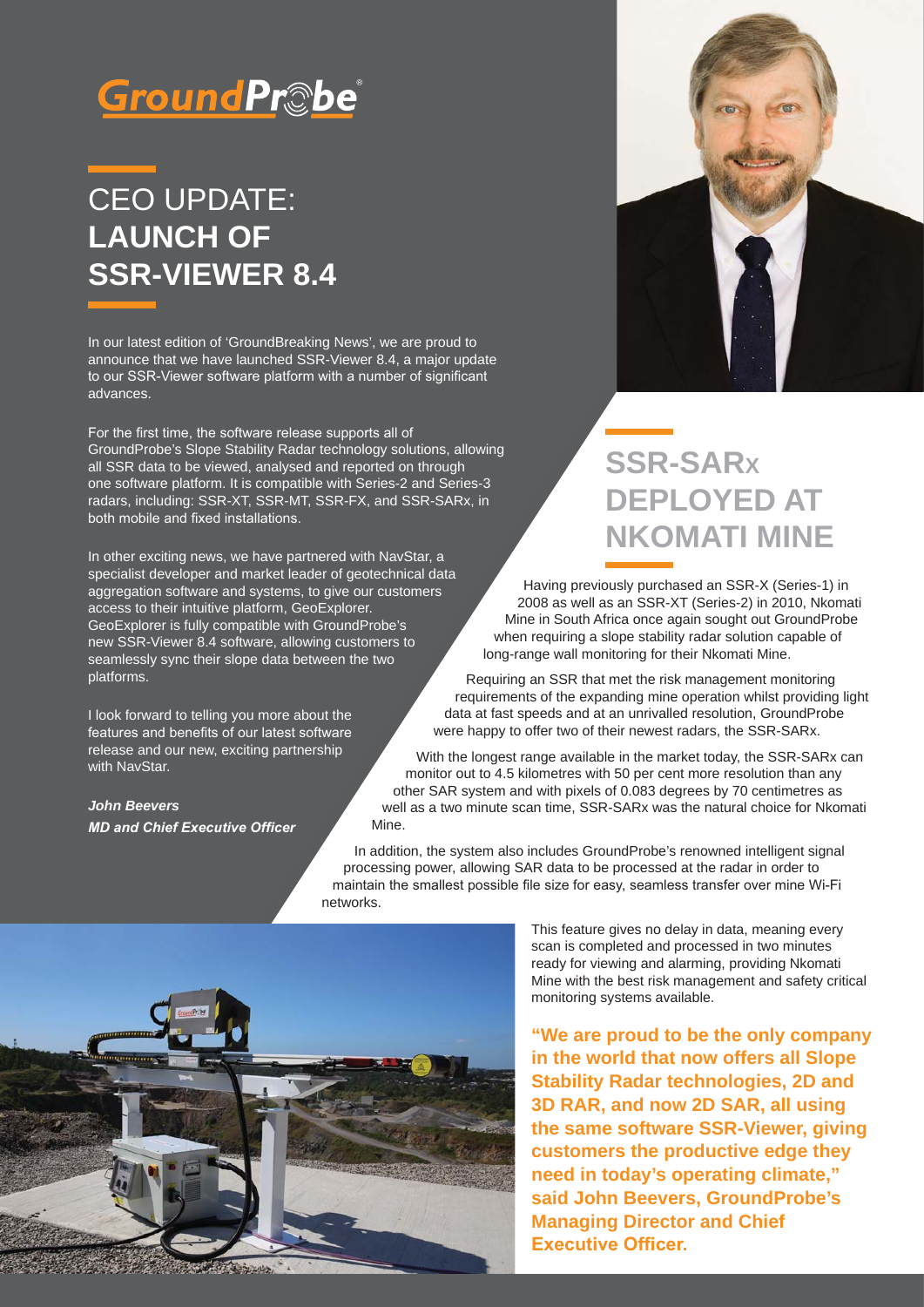### **GROUNDPROBE ANNOUNCES PARTNERSHIPS WITH NAVSTAR**

**GroundProbe has forged a new relationship with NavStar, a specialist developer and market leader of geotechnical data aggregation software and systems. Through this partnership, GroundProbe customers now have access to NavStar's GeoExplorer platform and its accompanying GroundProbe module.** 

Since 2008, NavStar has been providing monitoring solutions to clients around the world. With products that are designed to improve safety and productivity, NavStar were a natural fit for GroundProbe to partner with.

"NavStar has gained an excellent reputation with their customers from a proven track record of delivery," said Lachlan Campbell, GroundProbe's VP of Marketing and Technology.

"Already leaders in their field, it made sense for us to leverage from their experience and expertise and allow our customers to access their tried and tested GeoExplorer software."

GeoExplorer will seamlessly sync with GroundProbe's new SSR-Viewer 8.4, providing a data integration solution that offers new ways to view, interact and report on data through single-platform, real time monitoring. Furthermore, the versatile software platform integrates data from an extensive range of slope stability monitoring hardware including radar, GPS, laser, satellite InSAR, total

stations, piezometers, accelerometers, and much more. Radar displacement values can be graphed alongside prism displacements, water pressures or any other set of monitoring data, providing single-platform, real time monitoring on one screen.

Glen Bjorgan, NavStar's founder, spoke of the importance of designing the GeoExplorer platform with a top-down approach by starting with the big picture and breaking it down into smaller components, combining a highly-regarded user interface with powerful capabilities.

"We make every effort to think from the user's perspective and to keep the software as simple as possible, leaving complex tasks behind the scenes," Mr Bjorgan explained.

"Our dedicated team of software developers aimed to simplify the integration of many slope monitoring systems into a single platform. The result is an advanced, flexible, high-performance solution."



# **NAVSTAR**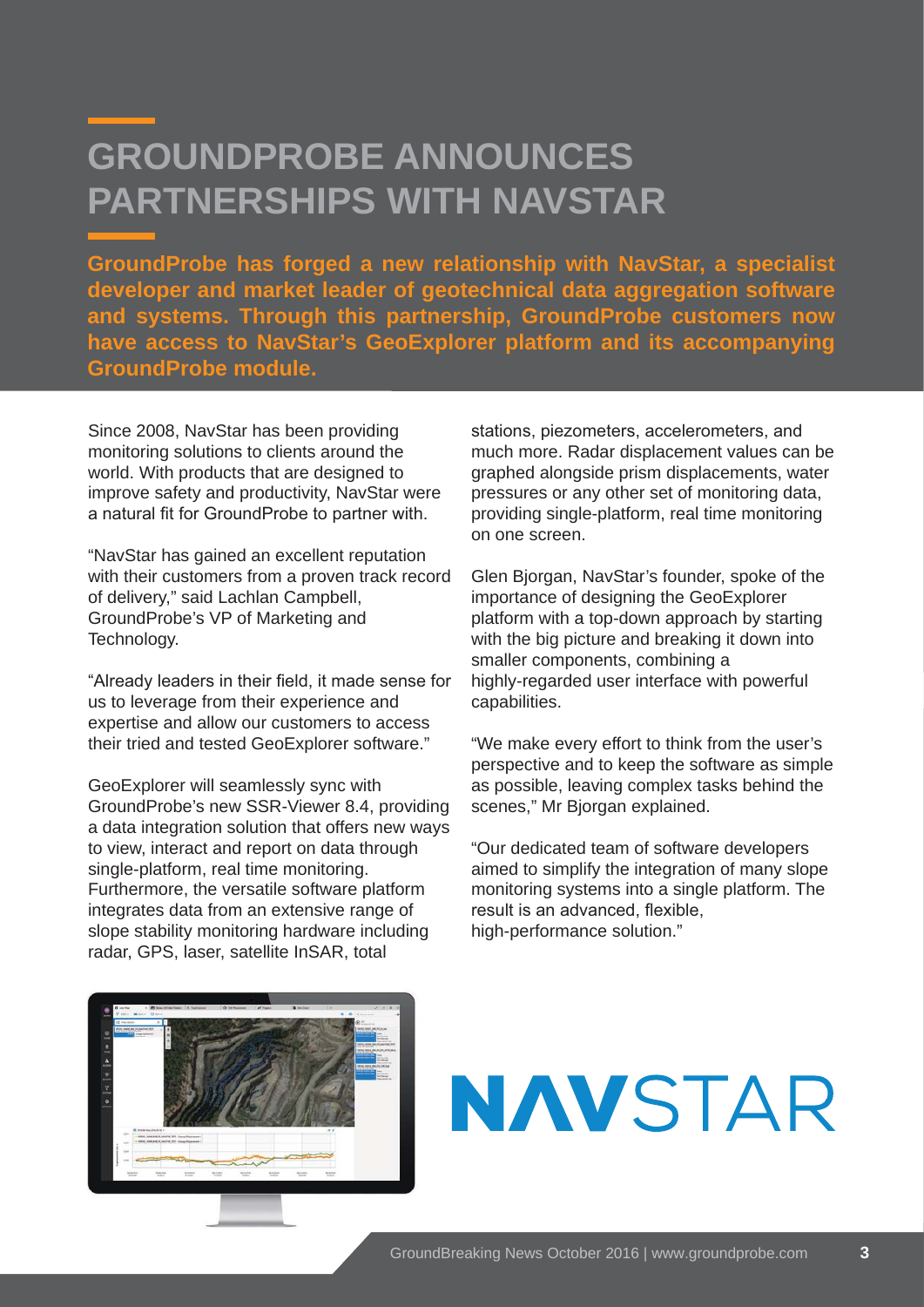### GroundPr©be

### **NAVSTAR'S GEOEXPLORER PLATFORM AND GROUNDPROBE MODULE**

**GeoExplorer and the accompanying GroundProbe module provides a myriad of data collection and reporting features to help maximise slope stability assessment and review.** 

The GeoExplorer platform provides one dashboard which seamlessly syncs with GroundProbe's SSR-Viewer 8.4 through the GroundProbe module, allowing customers to view data from multiple radars on the one screen.

"One of the most intuitive features of the module is that historical and current radar data can be viewed alongside each other on the dashboard, allowing you to analyse and interact with data on any point along the timescale, even if you have relocated or reset your radar," said James Usherwood, GroundProbe's Product Development Manager.

The GeoExplorer platform also provides Front View and Plan View displays of slope stability data, allowing for increased flexibility in choosing the display that best suits your needs.

"SSR-XT customers, who view their data through our patented Front View display in the SSR-Viewer software, will now also be able to view their data in Plan View through the GeoExplorer dashboard."

GeoExplorer also supports multi-user functionality meaning it can be run simultaneously by multiple users both on and off site.

"In order to ensure all users are getting the most up-to-date data at all times, changes are made in real time and reflected for all users. optimising the decision-making process," said Mr Usherwood.

Furthermore, additional GeoExplorer modules allow you to integrate measurements from other monitoring hardware, such as total stations and GPS sensors, with data from the GroundProbe module. This single-platform approach enables you to interact with all your monitoring data in the same way regardless of the technology used to collect it.

Navstar's GeoExplorer software provides an intuitive platform from which to review, assess and compare a wide array of different data types all within the one dashboard whilst seamlessly syncing slope data with GroundProbe's own SSR-Viewer software.

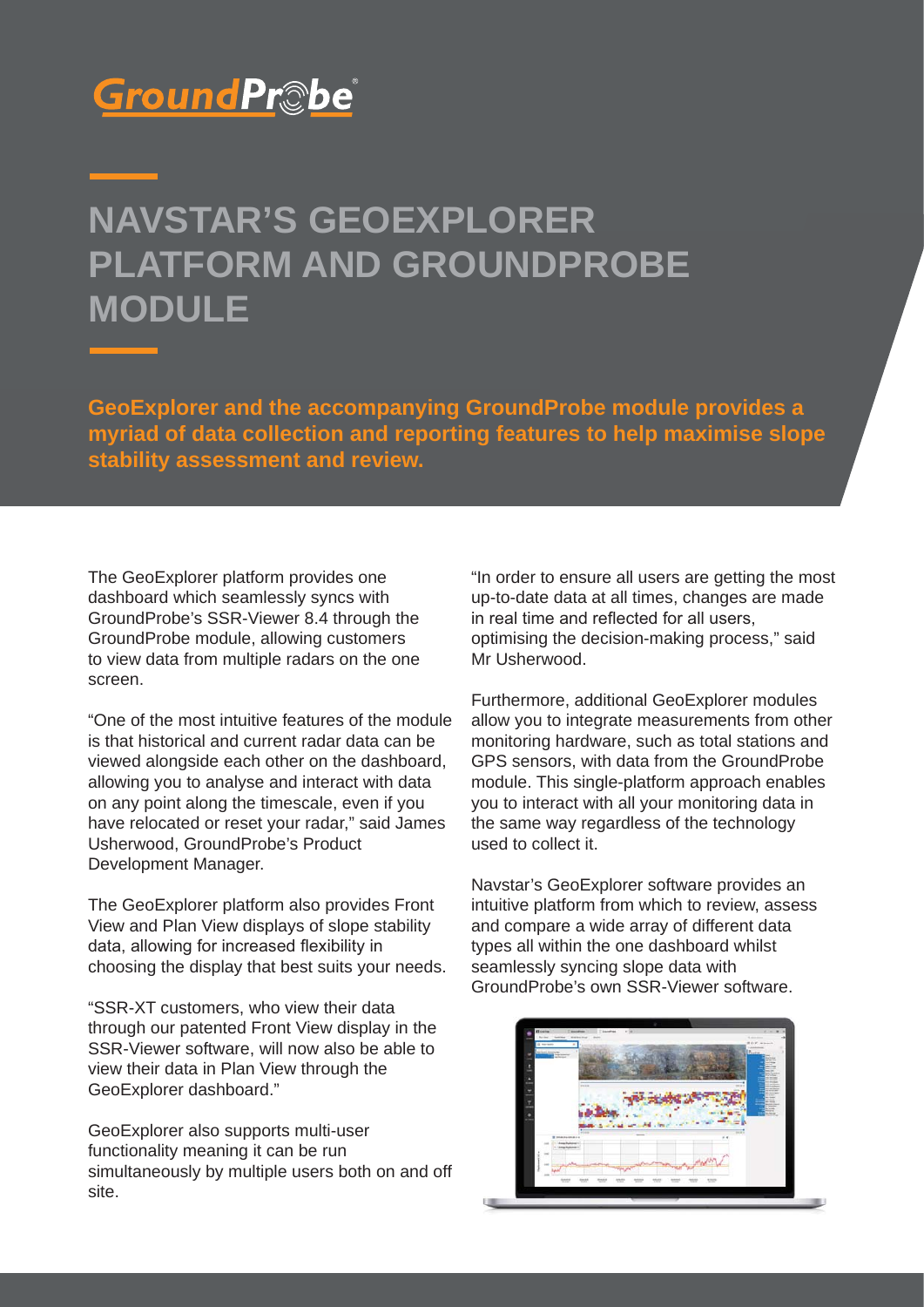### **GEOEXPLORER FEATURES, BENEFITS AND ADDITIONAL MODULES**

### **GEOEXPLORER FEATURES AND BENEFITS**



### **ONE DASHBOARD FOR MULTIPLE RADARS**

Seamlessly syncs with SSR-Viewer 8.4 allowing customers to view data from multiple radars on the one screen.



### **FRONT AND PLAN VIEW FLEXIBILITY**

Flip between Front View or Plan View displays of radar data.



### **CURRENT AND HISTORICAL DATA MERGE**

View historical and current radar data alongside each other on one dashboard.



### **MULTIPLE USER FLEXIBILITY**

Run simultaneously by multiple users both on and off site.

### **GEOEXPLORER ADDITIONAL MODULES**



**FLEXIBLE INTEGRATION OF MULTIPLE SENSOR TYPES**

A single software dashboard for all hardware and data monitoring.



### **ALARMS TAB**

Set standardised alarm triggers across many sensor types.



### **DRAG AND DROP REPORTING**

Customise reports comparing data from different sensor types.

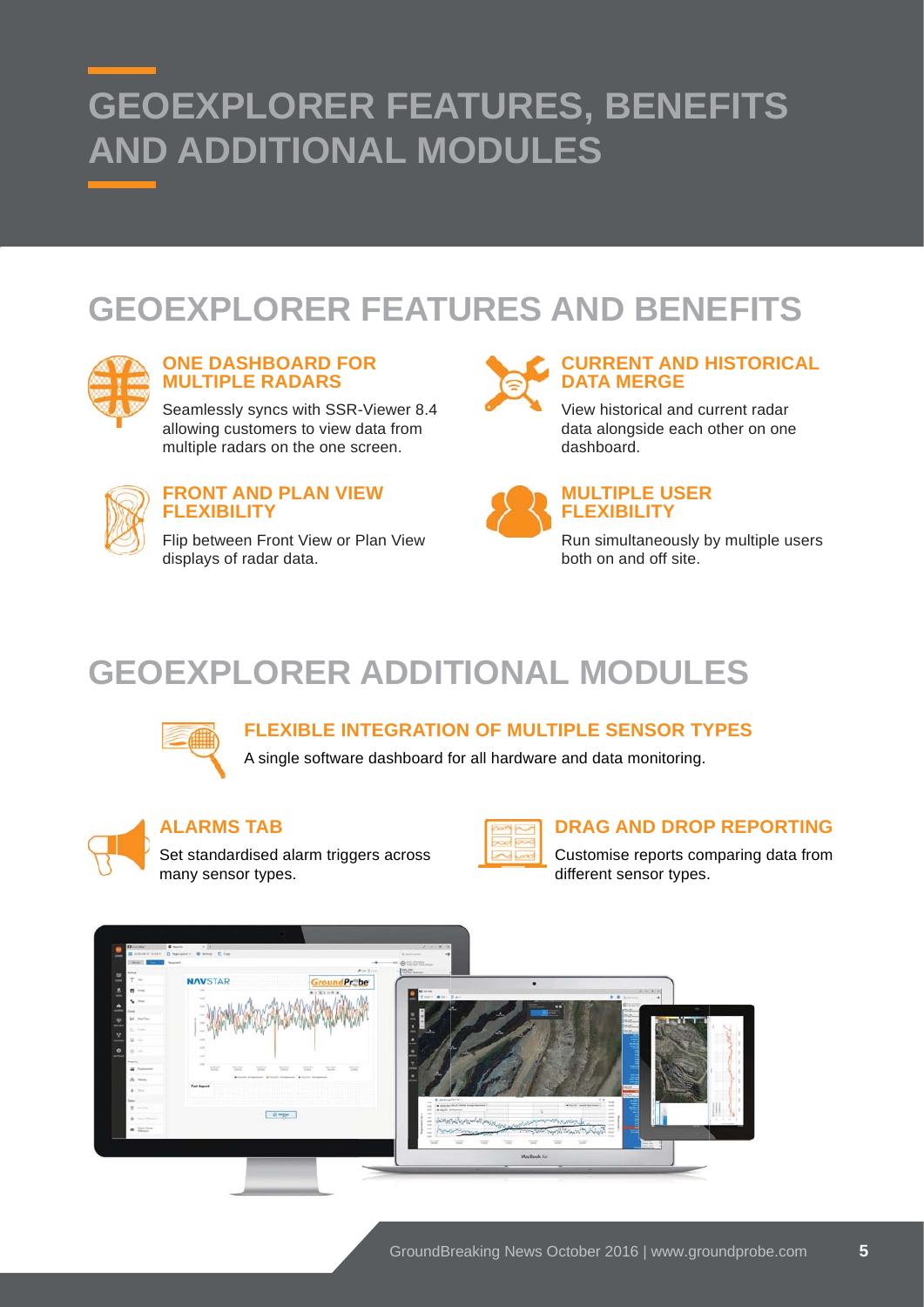### **GroundPr©be**

### **GROUNDPROBE'S SSR-VIEWER 8.4 FEATURES AND BENEFITS**

**THIS NEWEST RELEASE IS PACKED FULL OF NEW FEATURES THAT OFFER A RANGE OF EXCITING BENEFITS TO OUR CUSTOMERS.** 

highlights. For a full list of features please contact GroundProbe to see our release **notes or to get your upgraded copy of SSR-Viewer. SSR-Viewer 8.4 contains over 50 enhancements and new features. Here are a few** 

#### **SOFTWARE THAT UNIFIES ALL HARDWARE**

For the first time, the software release will support all of GroundProbe's Slope Stability Radar technology solutions, allowing all SSR radar data to be viewed, analysed and reported on through one software platform. It is compatible with Series-2 and Series-3 radars, including: SSR-XT, SSR-MT, SSR-FX, and SSR-SARx, in both mobile and fixed installs

#### **ATMOSPHERIC CORRECTION IMPROVEMENTS**

Our new Dynamic Stable Reference Areas algorithm allows the radar to dynamically remove the pixels that are rapidly changing and inherently unstable or corrupted by real movement of objects on or near the slope.

Significantly improving the user experience, the radar dynamically modifies the stable reference area from scan to scan, requiring minimal user input to keep the atmospheric correction under good configuration parameters.

#### **ENHANCED DEFORMATION ALGORITHM**

Using a similar technique to SSR-XT, the enhanced deformation algorithm is now available for SSR-FX and SSR-FM, helping better manage ambiguous data. The cleaner and more reliable data allows for more confident decisions.

#### **DRAG AND DROP CUSTOM ANALYSIS**

The new custom analysis tab provides you with the ability to customise the way you want to

analyse data. This new drag and drop feature allows you to view multiple types of radar data on a single chart to better understand and quickly assess your slope, the weather conditions or your radar's performance. The size of the vertical axis is now completely configurable, making the plots even more useful for reporting. Diagnostics can now also be viewed on a single chart in a similar manner.

### **SELECTABLE PANORAMIC IMAGE**

Instead of taking a full panoramic photo collage for each new wall setup, you can now select specific shots for the SSR camera to capture. on which the final scan area can be selected. This new feature allows for much faster creation of walls, saving you valuable time in the radar set-up process.

#### **ENHANCED SAFETY-CRITICAL MONITORING FEATURES**

Based on customer feedback, SSR-Viewer 8.4 introduces a range of improvements to its safety-critical monitoring features, again raising the benchmark of safety in the mining industry with improved functionality that provides greater peace of mind.

#### **IMPROVED HARDWARE RELIABILITY**

SSR-Viewer 8.4 includes programmes to trigger self-maintenance routines for the radar hardware, increasing the life span of some of the critical components of the system.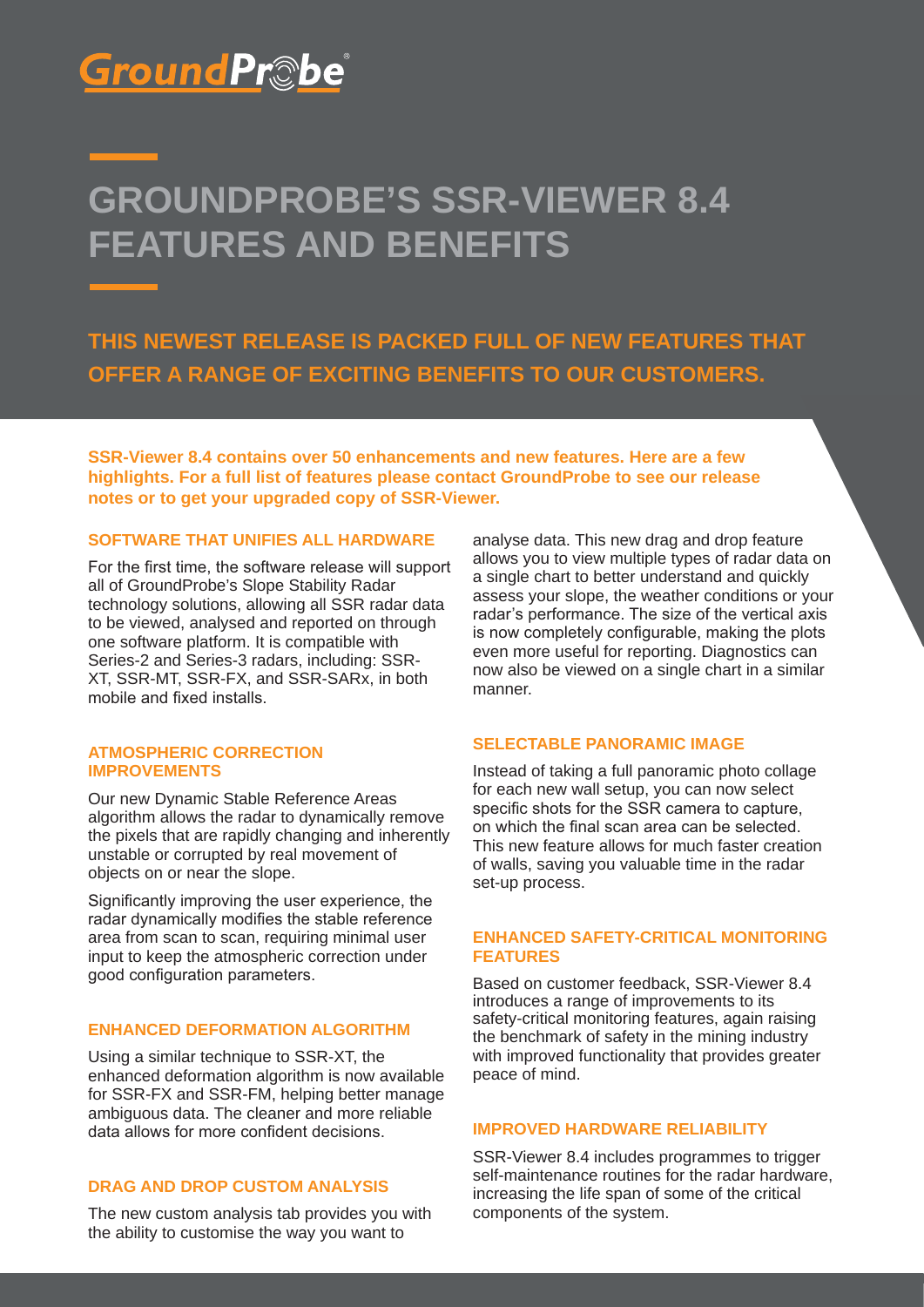### **GROUNDPROBE AMONG AUSTRALIA'S MOST INNOVATIVE COMPANIES**

The Australian Financial Review's Most Innovative Company Awards, now in their fifth year, seek to celebrate Australian-based companies that strive to innovate. Organisations are judged on their ideas, how well an idea addresses the problem it's solving and the impact that the idea has made.

GroundProbe was awarded the 36th Most Innovative Company for 2016 from a shortlist of over 1000 entrants. According to the Australian Bureau of Statistics, there are 2,121,235 actively trading businesses in Australia.

GroundProbe CEO John Beevers says that GroundProbe's focus on innovation is not by accident but is a cornerstone of the business' strategy for success.

"Innovation doesn't happen by accident. We made a conscious decision to adopt it as a business strategy and invest in how we deliver it. Innovation is part of everyone's job at GroundProbe."

"Innovation is at the heart of our business," said

Lachlan Campbell, GroundProbe's VP of Marketing and Technology.

"We use it to lead our industry and differentiate ourselves from our competition."

GroundProbe run a number of internal and external innovation programs designed to support development and growth within the business through customer and employee input. It's what helps GroundProbe to maintain its position as the market leader in slope stability radar monitoring technology.

"In the realm of product development, we engage our customers in our innovation process in several ways. We hold six-monthly product development forums and workshops to brainstorm improvements and to push the limits of our technology," said Mr Campbell.

The final list of the 50 Most Innovative Companies has been published in the Australian Financial Review, a country-wide publication that reaches 1.46 million readers.